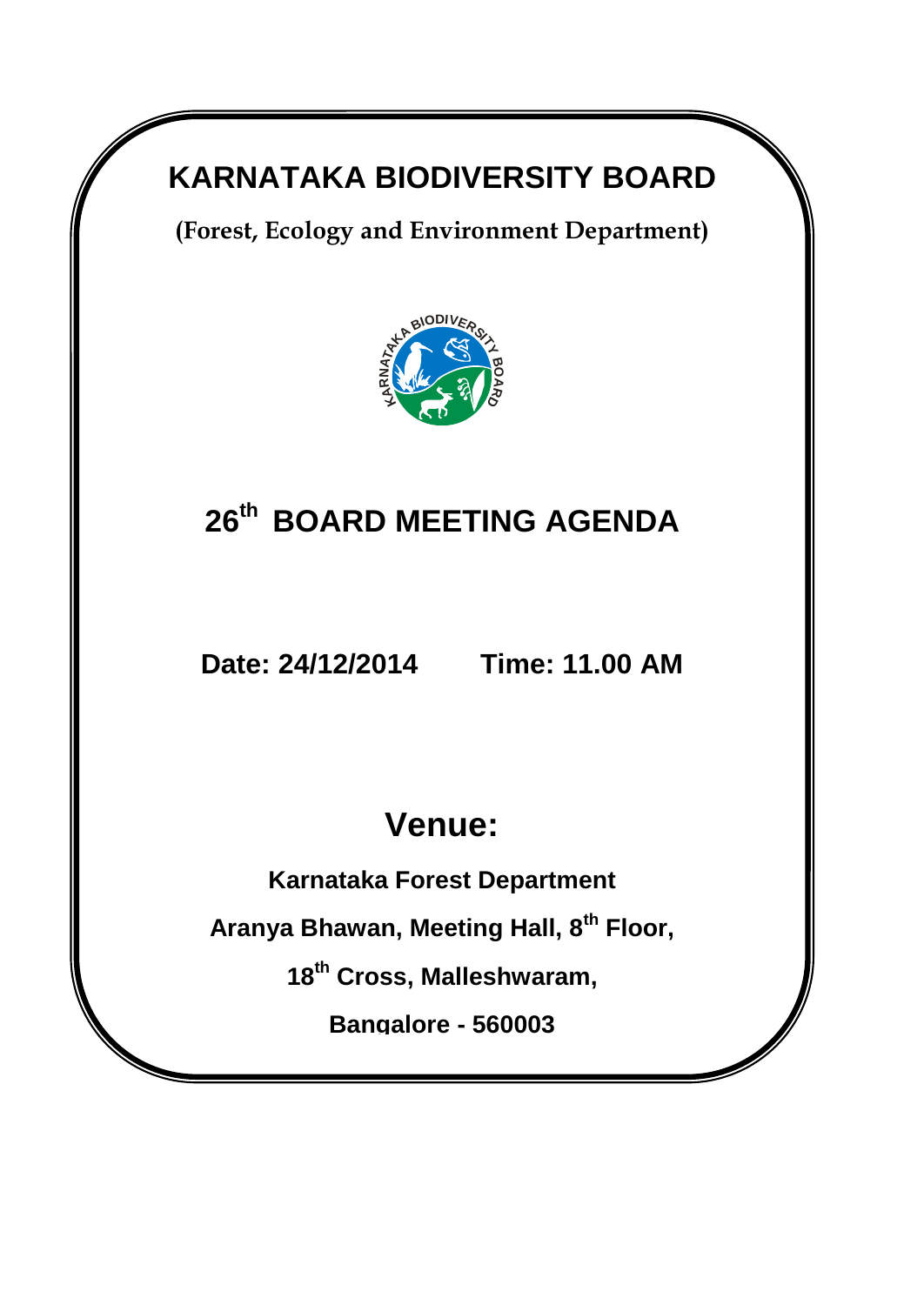### **KARNATAKA BIODIVERSITY BOARD**

### **26 TH BOARD MEETING AGENDA**

### **INDEX**

| <b>Sl</b>      | <b>Subject</b>                                                      | Page No   |
|----------------|---------------------------------------------------------------------|-----------|
| N <sub>0</sub> |                                                                     |           |
| I              | Agenda for $26th$ Board Meeting                                     | $2 - 4$   |
|                |                                                                     |           |
| $\mathbf{I}$   | <b>Annexures</b>                                                    |           |
|                |                                                                     |           |
|                | <b>Annexure-I</b> : Proceedings of the $25th$ Board Meeting held on | $1 - 10$  |
|                | 12/11/2014                                                          |           |
|                | <b>Annexure-II</b> : Action taken on $25th$ Board Meeting held on   | $11 - 21$ |
|                | 12/11/2014                                                          |           |